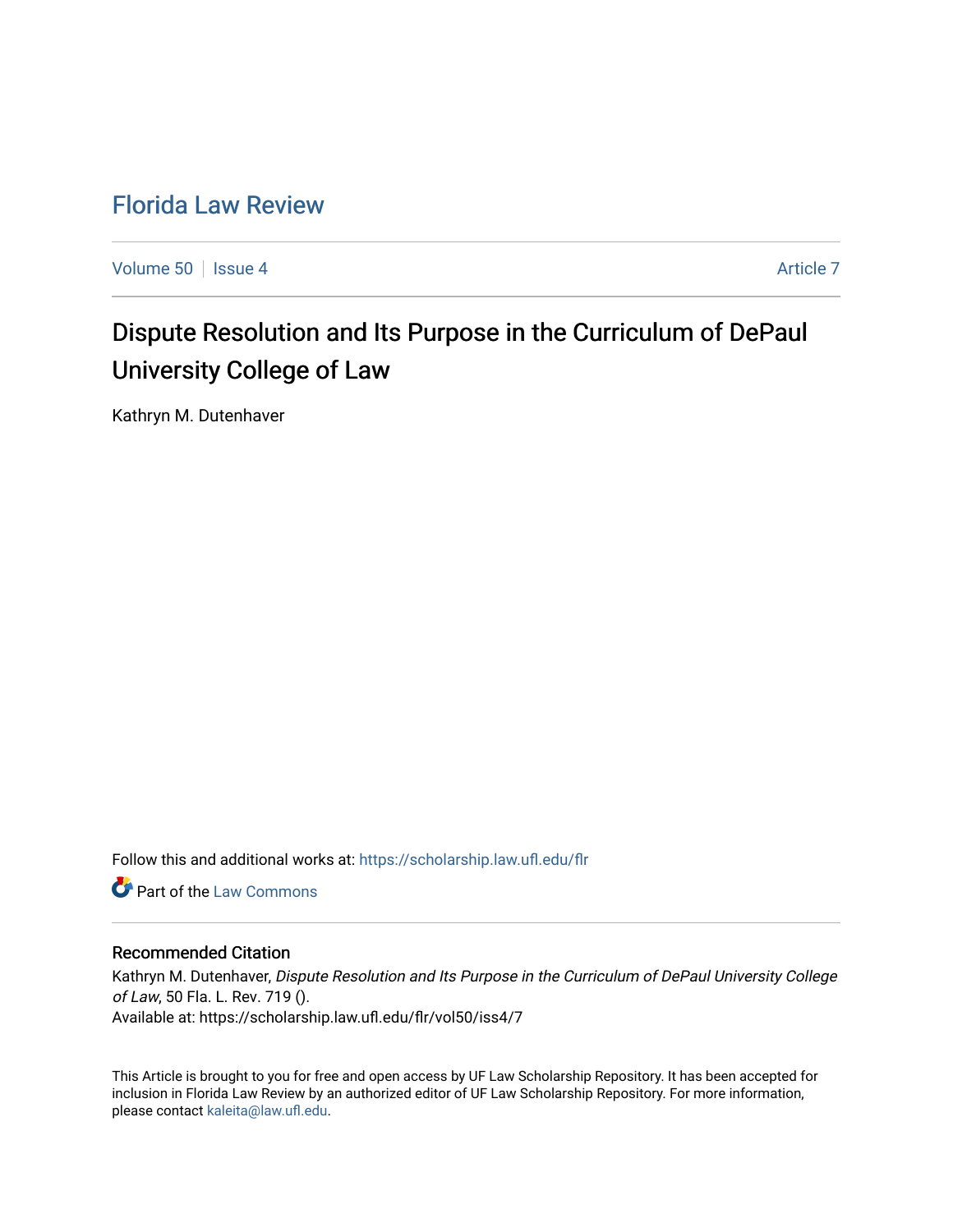### DISPUTE RESOLUTION **AND** ITS **PURPOSE** IN **THE** CURRICULUM OF DEPAUL UNIVERSITY **COLLEGE** OF LAW

### *Katheryn M. Dutenhaver\**

| Π. | PRE-FIPSE DISPUTE RESOLUTION PROGRAM 722<br>c. Expertise of Part-time Faculty 725<br>B. Selection and Education of Part-time Faculty  726 |
|----|-------------------------------------------------------------------------------------------------------------------------------------------|
|    | D. How Participation in the FIPSE                                                                                                         |
|    |                                                                                                                                           |
|    |                                                                                                                                           |

### I. INTRODUCTION

This Article describes and analyzes the development of the dispute resolution curriculum at DePaul University College of Law from 1985 to the present, emphasizing DePaul's involvement in the Fund for the Improvement of Post-Secondary Education (FIPSE) project to develop adaptations of the Missouri Plan to integrate dispute resolution into standard law school courses.' The sections of this article are divided

<sup>\*</sup> Associate Professor of Law, DePaul University College of Law; Executive Director of The Dispute Resolution Center, DePaul University; B.A., 1960, North Central College; J.D., 1972, DePaul University College of Law.

<sup>1.</sup> DePaul's application for participation in the U.S. Department of Education's Fund for the Improvement ofPost-Secondary Education (FIPSE) Project was accepted by Leonard L. Riskin,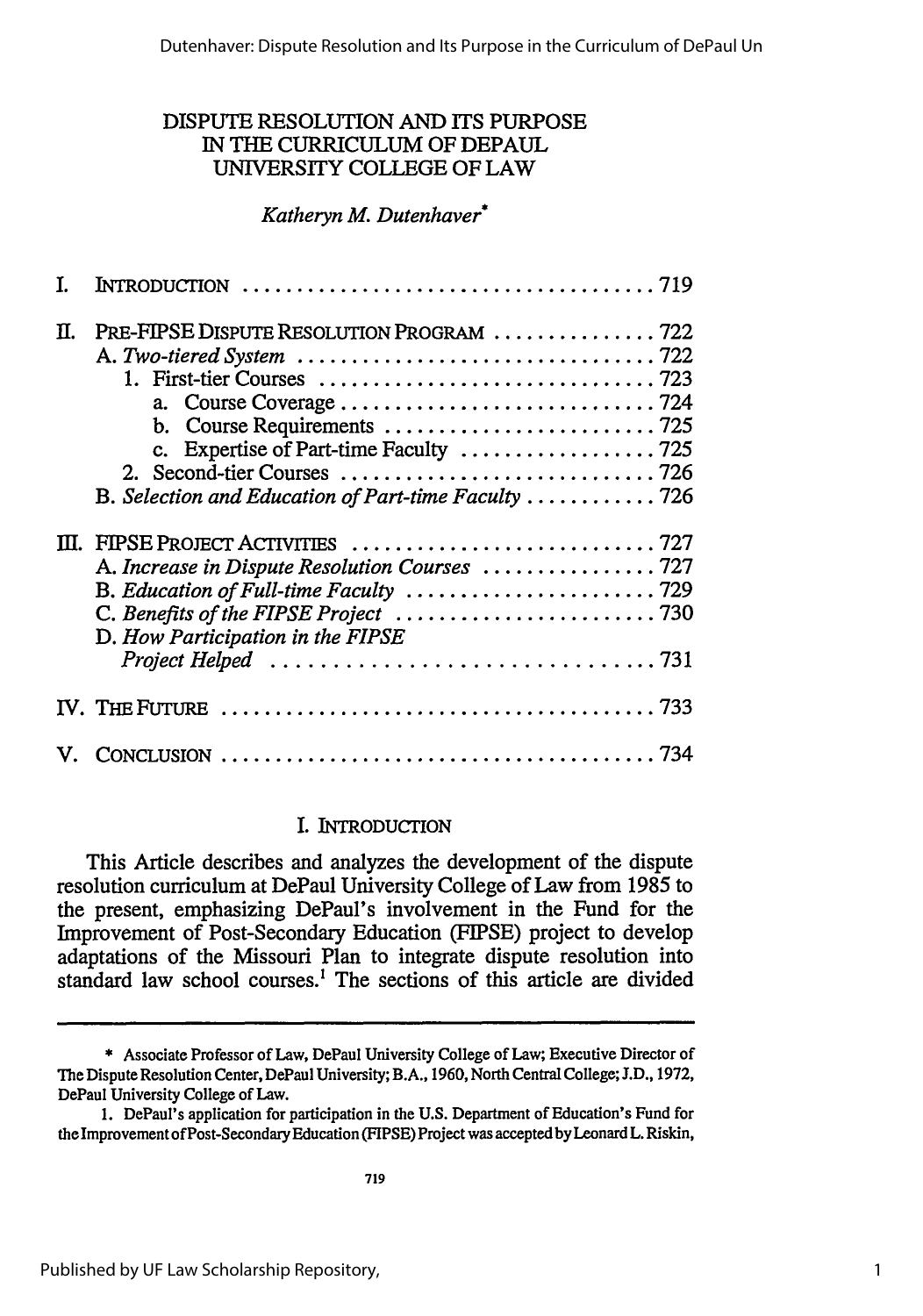chronologically into our pre-FIPSE dispute resolution program which began in 1985, our FIPSE activities and their immediate aftermath from 1995 through 1998, and a discussion of future policy considerations.

Prior to our involvement in the FIPSE Project, DePaul had four specialized dispute resolution courses in the curriculum. However, due to the small number of sections, and the limited enrollment, less than half of our students had access to these courses.<sup>2</sup> The courses were taught by only one full-time professor and four part-time faculty members.' When the FIPSE Project began, our goals were to make dispute resolution instruction available to all students and begin the process of involving the other members of the full-time faculty in dispute resolution. We assumed that integrating dispute resolution into the first-year curriculum was the most effective and efficient way to do this, and we explored the adoption of this plan.4 We learned, however, that this approach was not feasible because the faculty members who wished to participate in the project primarily taught advanced courses which were not designed for first-year students. For this reason we revised our plan for implementing our goals.<sup>5</sup> We decided to make dispute resolution instruction available to every student by increasing

the overall FIPSE Project Director. The original adapting committee for DePaul University College of Law was comprised of Professors Terrence F. Kiely, Bruce L. Ottley, Mark **C.** Weber and Katheryn M. Dutenhaver, the Adapting Project Director.

2. These four specialized dispute resolution courses were introduced into the curriculum over a span of eight years: Mediation. 1985-86; Advanced Mediation, 1986-87; Dispute Resolution, 1990-91; and Dispute Resolution and the Health Care Industry, 1992-93. Each carried three hours of credit and could be elected after completion of the first-year required curriculum. Originally, the enrollment in each was limited to twenty. Occasional guest presentations by Professor Dutenhaver in relatively few courses were the only additional student exposure to dispute resolution prior to the FIPSE Project. The courses included: Civil Procedure, Contracts, Torts, Family Law, Clinic, and placement in mediation through the Extern Program, directed by Professor John F. Decker.

Prior faculty seminars in dispute resolution were conducted by Professor Leonard L. Riskin, University of Missouri-Columbia School of Law, in 1989, and Professor Carrie **J.** Menkel-Meadow, U.C.L.A. School of Law, in 1994. Professor Terrence F. Kiely, the first holder of the Clifford Chair, a DePaul chair in tort law and social policy, held a symposium entitled "ADR and Torts: Implications for Practice and Reform," in May of 1995.

3. The author designed and taught the specialized dispute resolution courses, and' coordinated the dispute resolution activities for the college of law. The part-time faculty who were recruited and supervised prior to the FIPSE Project were: H. Roderic Heard, Corinne M. Levitz, Nancy **C.** Pascucci, and'Ann C. Petersen.

4. This goal was stated in the application to participate in the FIPSE Project as an adapting school, which was prepared by Associate Dean Mark **C.** Weber. We also decided to evaluate our existing specialized dispute resolution courses to see if we would recommend their continuation in light of the fact that we expected to reach every student through the first-year courses.

5. Although our focus changed to the upper-level curriculum, we hoped there would be only a temporary delay until a sufficient number of full-time faculty developed an interest in integrating dispute resolution into all first-year courses.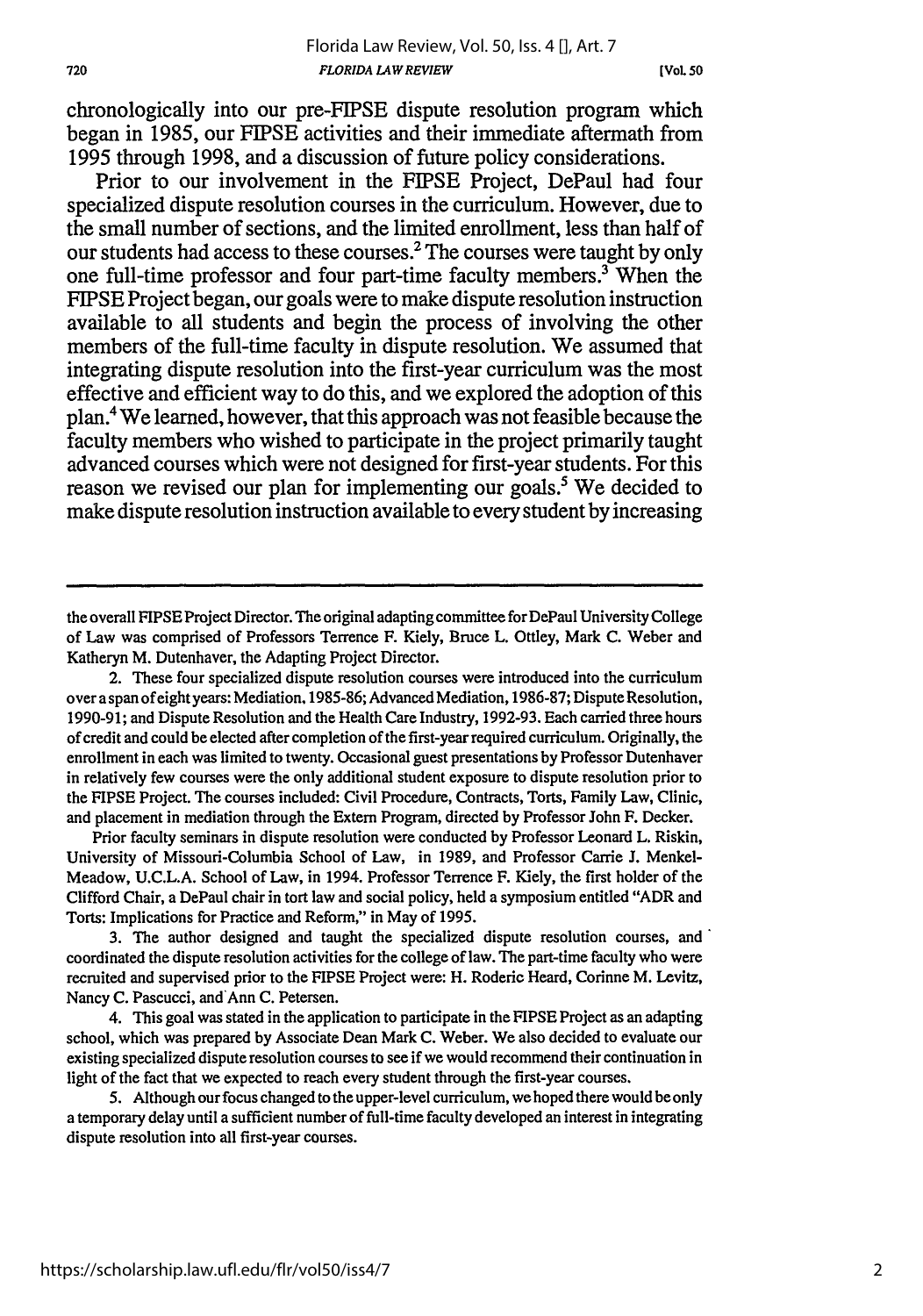#### *DISPUTE RESOLUTIONATDEPA UL UNIVERSITY*

721

our first-tier specialized dispute resolution course offerings.<sup>6</sup> We concluded the best way to involve full-time faculty in dispute resolution was to offer them educational opportunities and assist those who wished either to teach a specialized dispute resolution course or integrate dispute resolution into one of their existing courses. Faculty members were invited to attend seminars and to enroll with students in our mediation course.

During the FIPSE Project, we increased our capacity to offer specialized dispute resolution courses to a level which now can accommodate all students. We added the course, Negotiation, to our basic dispute resolution courses: Mediation, Dispute Resolution and Dispute Resolution and the Health Care Industry.7 We raised the enrollment limits in each and increased the number of sections offered each year **by** recruiting two additional part-time faculty members.<sup>8</sup> We expanded the field-work experience for students **by** adding the Mediation Clinic.9 The number of full-time faculty involved in dispute resolution activities increased from three to thirteen,<sup>10</sup> six of whom have taken the mediation course.<sup>11</sup> We assisted those who wished to integrate dispute resolution materials into their courses and continue to work with others still in the preparation stage. These materials are for first-year-Torts and Property-and advanced courses-Corporate Law, Consumer Law, Family Law, Legal Profession, Real Estate Transactions, Remedies, and Wills and Trusts. Four professors have published mediation simulations.<sup>12</sup>

**8.** The two additional part-time faculty members were Thomas F. Gibbons and Susan L. Walker.

9. The Mediation Clinic, added in the 1996-97 academic year, is taught by Professor Barbara B. Bressler who is a full-time member of DePaul's law school faculty.

10. Philip S. Ashley, Barbara B. Bressler, James W. Colliton, John F. Decker, Katheryn M. Dutenhaver, Jerold A. Friedland, Terrence F. Kiely, Margit Livingston, Judith Reed, Steven H. Resnicoff, Bruce L. Ottley, Vincent F. Vitullo, and Mark **C.** Weber were the full-time faculty involved in dispute resolution activities. This represents approximately one-third of the full-time faculty teaching upper-level courses at DePaul's law school.

**11.** Philip S. Ashley, Barbara B. Bressler, James W. Colliton, Jerold A. Friedland, Margit Livingston and Steve H. Resnicoff were the six professors who took the mediation course.

12. **All** four professors are published in LEONARD L. RISKIN **ET AL.,** INSTRUCrOR'S **MANUAL** WITH **SIMULATION AND** PROBLEM MATERIALS **TO ACCOMPANY RISKIN** & WESTBROOK **DISPUTE RESOLUTION AND** LAWYERS (2d ed. 1997) [hereinafter INSTRUCTOR'S MANUAL]. *See* Philip S. Ashley, *Deadlock at the Bowl-A-Rama: A Mediation Exercise for Corporate Law, in* INSTRUCTOR'S **MANUAL,** *supra,* at 486; Barbara B. Bressler, *Breaking Up Is Hard to Do: A Mediation Exercise for Family Law, in* **INSTRUCTOR'S MANUAL,** *supra,* at 581; Margit Livingston, *The Disappointed Condo Buyer: A Mediation Exercise for Remedies or Consumer Law, in* INSTRUCTOR'S **MANUAL,** *supra,* at 494; and Katheryn M. Dutenhaver, *Freddie First and Sandy*

**<sup>6.</sup>** We have a two-tiered structure of dispute resolution courses. *See infra* note 16. The dispute resolution instruction available to all students is through the four courses of the first tier. The second tier courses are field work and only available to students who have completed a first-tier course.

**<sup>7.</sup>** Negotiation was added in the **1997-98** academic year.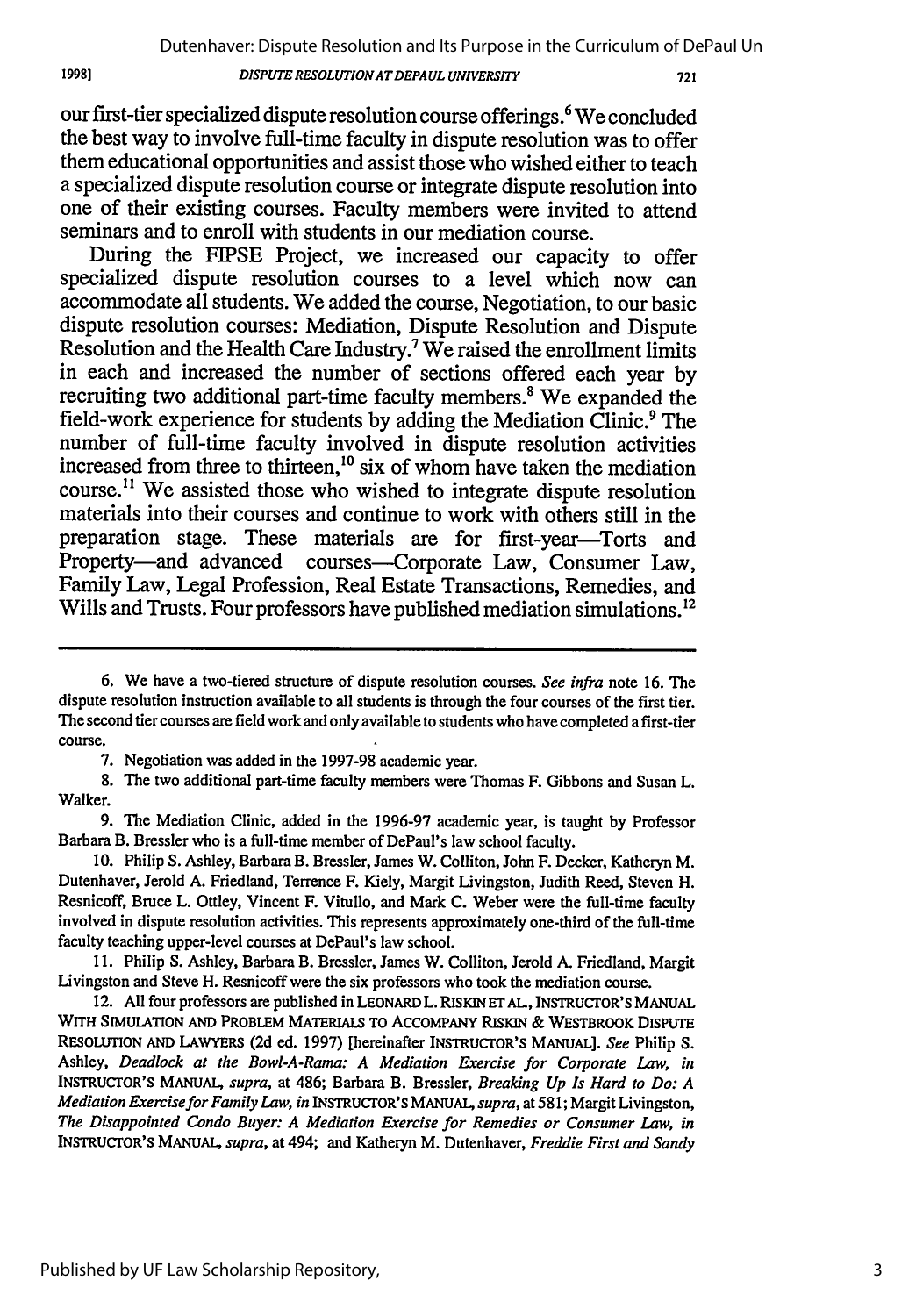Thus, although we did not get what we thought we wanted—integration into all first-year courses-we were able to accomplish our goals. In addition, numerous benefits resulted directly or indirectly from our participation in the FIPSE Project.<sup>13</sup>

### II. PRE-FIPSE DISPUTE RESOLUTION PROGRAM

### *A. Two-tiered System*

In 1985, the DePaul faculty voted to add Mediation to the curriculum.<sup>14</sup> One year later, Advanced Mediation was approved to give the students who had completed Mediation an opportunity to mediate cases with live clients. 15 We have maintained this two-tier structure as we added the other dispute resolution courses. Each of the first-tier courses qualify as the prerequisite for a field-work course in the second-tier.<sup>16</sup> This sequencing of courses provides students with extensive knowledge of dispute resolution before they take a field-work course. Then, as they concentrate on the specific categories of cases mediated in their field-work experience, they can understand how these cases fit into the entire field of dispute resolution."

13. See *infra* Part **III.C.**

14. Based on my first exposure to mediation through attending a mediation training program, I felt certain that mediation was going to have an impact on the practice of law and that our students would need to understand it. Citing this rationale, I proposed the mediation course to the faculty. Mediation has been offered every semester since then, and our dispute resolution program has developed.

15. We have been fortunate to have the field-work portion of this course administered by the Center for Conflict Resolution ("CCR"), formerly Neighborhood Justice, Chicago. This partnership has continued through the leadership of three CCR Executive Directors: Susan Yates, Jon Weiss and Bradley Ginn.

16. Our first-tier courses include Mediation, Dispute Resolution, Dispute Resolution and the Health Care Industry, and Negotiation. The first three were offered before the start of the FIPSE Project. Negotiation was added during the project. Advanced Mediation, offered prior to the project, and Mediation Clinic introduced during the project, are both second-tier courses.

17. One of the basic distinctions between the simulations of the first-tier courses and the students' mediations in the second-tier field-work course, is the experience of the advocacy role in the former and the lack of the lawyer's role in the latter. By including the lawyer's role in the simulations, the students gain experience in the broad spectrum of factual settings in which dispute resolution is applied today, and they examine the attorney-client relationship in each. Also, with attorneys' roles included, complex issues are available to which the students apply rights-based and interest-based analyses. *See generally* WILLIAM L. URY ET AL, GETTING DISPUTES RESOLV2D: DESIGNING **SYSTEMS** TO **CUT** THE COSTS OF CoNFLICr 18-19 **(1988).**

Second: A Mediation Exercise for Property or Real Estate Transactions, in INSTRUCTOR'S **MANUAL,** *supra,* at 381.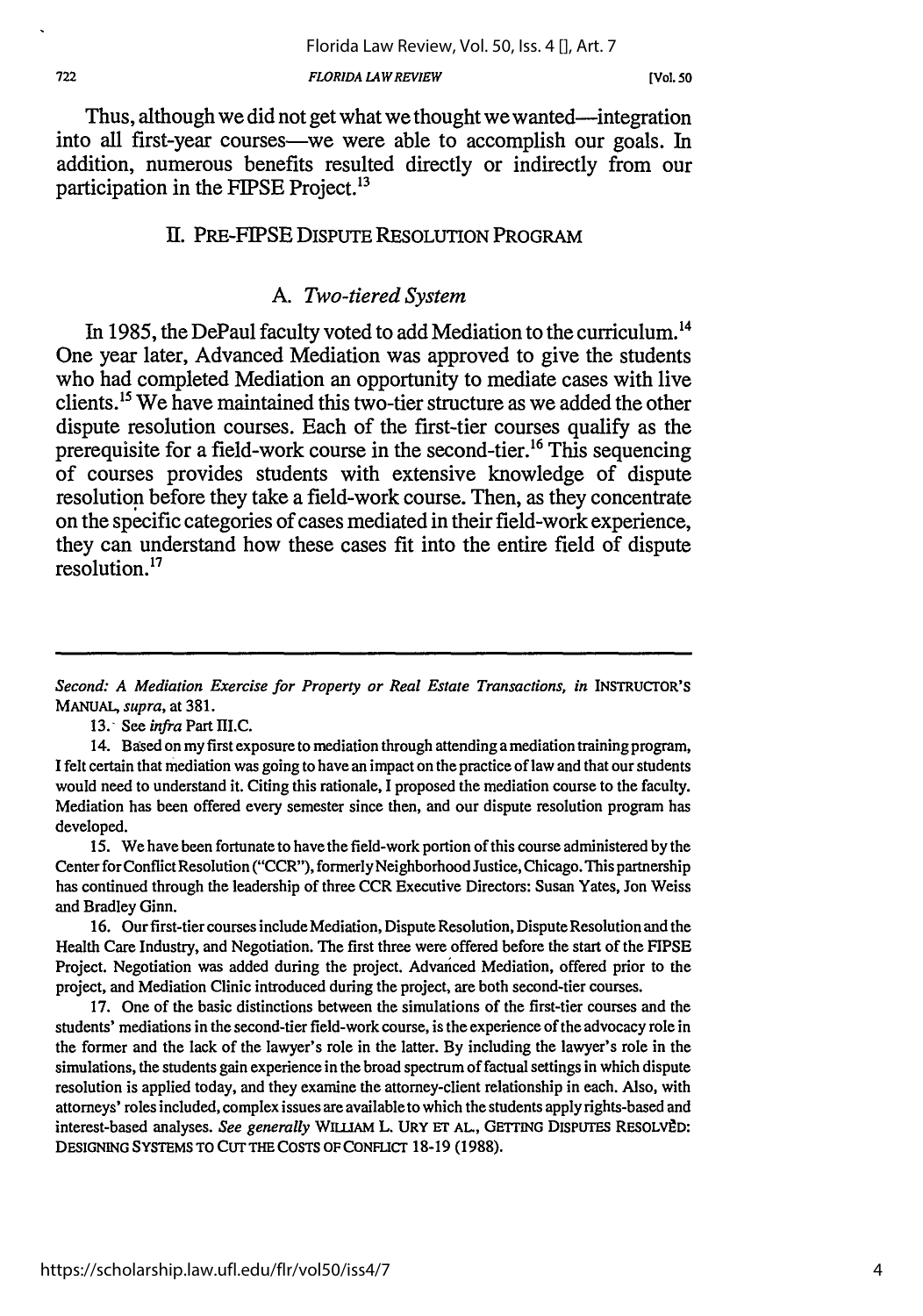#### 1. First-tier Courses

A segment of each first-tier course is designed for students to accomplish six general goals:<sup>18</sup> 1) "buil[d]  $\dots$  a conceptual framework of dispute resolution;"'19 2) acquire knowledge of negotiation and the various neutralized binding and non-binding dispute resolution processes;  $2^0$  3) achieve a knowledge of how to design a resolution process which combines a non-binding dispute resolution process with litigation or arbitration; $^{21}$  4) develop an understanding of how to satisfy the lawyer's duties in the various dispute resolution processes; $^{22}$  5) develop a method to critically examine their legal education;<sup>23</sup> and, 6) develop a method by

*19. See* Eric D. Green, *A Comprehensive Approach to the Theory and Practice of Dispute Resolution,* 34 **J. LEGAL** EDUC 245, 245 (1984).

*20. See* Albert M. Sacks, *Legal Education and the Changing Role of Lawyers in Dispute Resolution,* 34 J. LEGALEDUC. 237, 243 (1984). Sacks writes:

Law students should be made familiar with the various modes of dispute resolution functioning in our system... [and] understand the pro and con claims concerning these modes.... [T]heir training should include a beginning ability to represent clients in all or most of these modes of resolution as well as the advantages to a client of using one mode rather than another.

#### *Id.*

21. Because it can be inferred from the terms, "Alternative Dispute Resolution" and "Appropriate Dispute Resolution" that only one dispute resolution process need be selected to resolve any given case, we define ADR as "Adaptive Dispute Resolution." This concept emphasizes the adaptation of one or more dispute resolution processes as needed to achieve resolution. For example, preparing to use *only* mediation because it is the best process for settling a dispute, based on the stated business or family interests of the client, does not get the case resolved in a situation where the other party will participate in the mediation only after a lawsuit is filed or arbitration is demanded.

22. "Thus, if the people who are now demanding mediation are to be well served by it, lawyers must be available to advise them, and in ways that permit a proper balance between protecting their clients and freeing them to make their own agreements." Leonard L. Riskin, *Mediation in the Law Schools,* 34 J. **LEGAL** EDUC. 259, 261 (1984).

23. *See, e.g.,* Sacks, *supra* note 20, at 244.

Do we, without meaning to do so, convey to students a misleading sense of the place that litigation in fact occupies in our system, and perhaps even a distorted perspective of the place it ought to occupy? I do not pretend to know. What troubles me is the feeling that our present emphasis on litigation in law school study is not a function of a rounded analysis of the place of litigation in the life of most practicing lawyers or in the provision of legal services generally, or in the development of new law. It may flow, rather, from the interplay of a past pedagogy that focused almost exclusively on appellate litigation and present

1998]

<sup>18.</sup> The 1984 symposium on teaching dispute resolution in the *Journal of Legal Education* was particularly helpful in the early development of these courses. *See* Symposium, *Alternative Dispute Resolution in the Law Curriculum,* 34 J. LEGAL EDUC. 229 (1984).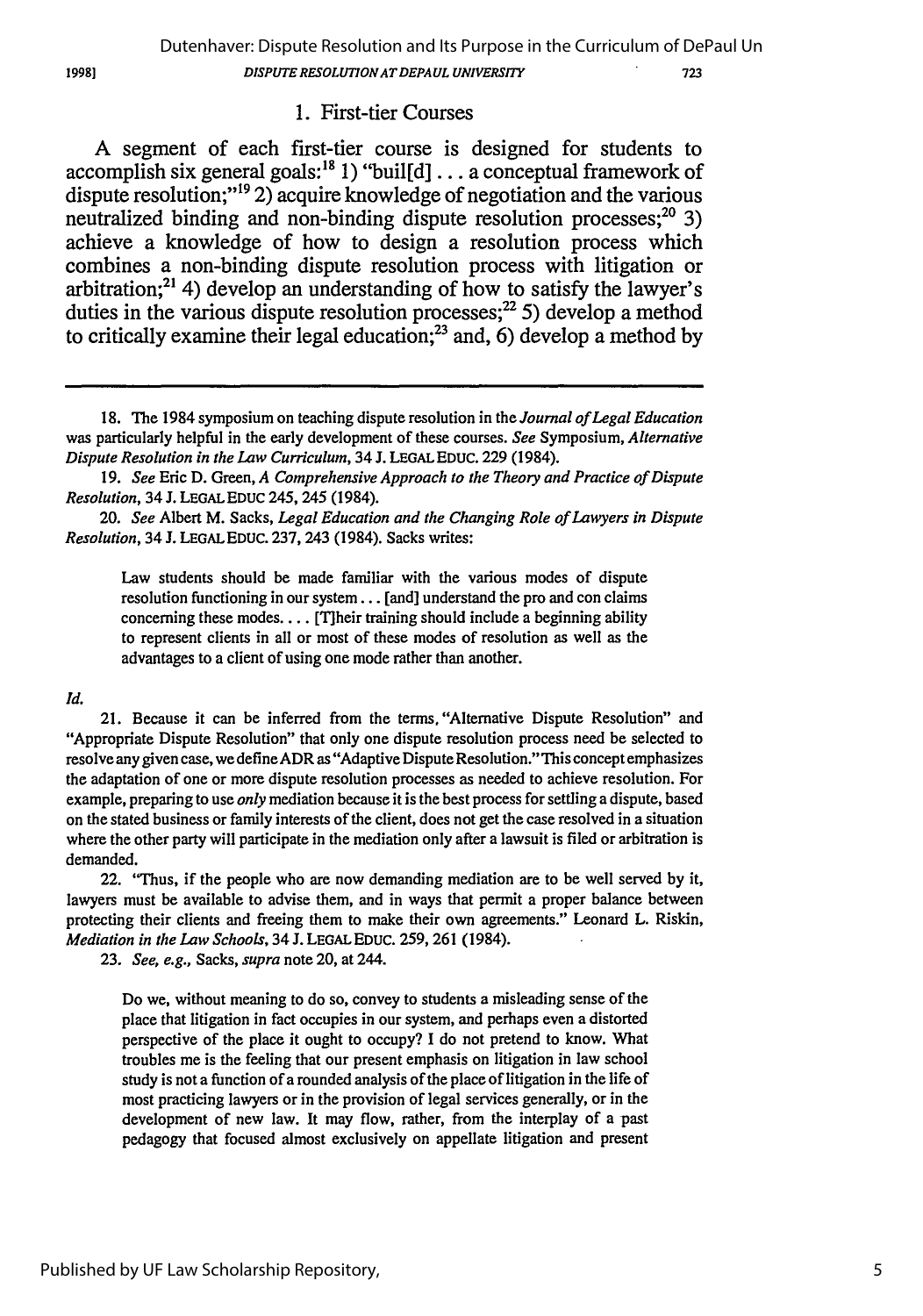which to assess the lawyer's responsibility within the legal profession.<sup>24</sup>

Since the requirements of each of the first-tier courses serve all six of these goals, there is no need for a student to take more than one. Those interested in additional work are encouraged to take a field-work course in the second-tier. To select a course in the first-tier, students consider the following distinguishing criteria: the emphasis of the course coverage, course requirements, and the expertise of the assigned faculty member and the other professionals involved in the course.

### a. Course Coverage

In Mediation, students have extensive simulated experience in advocate, mediator and client roles. To be an effective advocate in mediation, one needs to understand mediation from the mediator's and the client's point of view. To successfully mediate, one must be able to identify the approaches to negotiations employed **by** the parties, and, if necessary, be able to move them into different negotiating patterns. The course presents mediation as assisted negotiation. Students learn how to select a mediator, design the mediation conference with the mediator and opposing counsel, represent clients in the mediation process, and involve clients in the preparation for and participation in the mediation conference.<sup>25</sup>

Dispute Resolution and Dispute Resolution and the Health Care Industry emphasize the comparison of binding and non-binding processes. In Dispute Resolution, students are divided into teams of two. Alternating the roles of the attorney and the client, they take the same complex case through three discrete dispute resolution processes: pre-trial settlement

*Id.*

**25.** Classroom activities include discussions of assigned readings, interactive lectures, live and video-taped demonstrations of dispute resolution processes, and debriefing of classroom and out-of-class simulations. The simulations are introduced with a discussion of the theories found in required readings. The students then role play the simulated exercise. **A** discussion critiquing the applicability of the theories follows. "The pedagogy is to read, reflect, do, and discuss." Green, *supra* note **19,** at 251.

pressures from the bench and bar that stress visible competence in the courtroom.

<sup>24. &</sup>quot;Finally, it is especially important that, while in law school, [students] come to understand that duty to clients is not the limit of lawyers' concerns in this area of the law. The bar and bench have an independent responsibility for designing and maintaining a system of justice **... "** Sacks, *supra* note 20, at 243-44. *See also* Frank **E. A.** Sander, *Alternative Dispute Resolution in the Law School Curriculum: Opportunities and Obstacles,* 34 **J. LEGALEDUC. 229, 236** (1984) 'The entire legal system, as well as the law schools, have tended to place a predominant emphasis on adversary court adjudication. The result has been to undervalue the role of accommodative problem solving. The challenge of redressing this imbalance and helping to chart out the new territory remains." *Id.*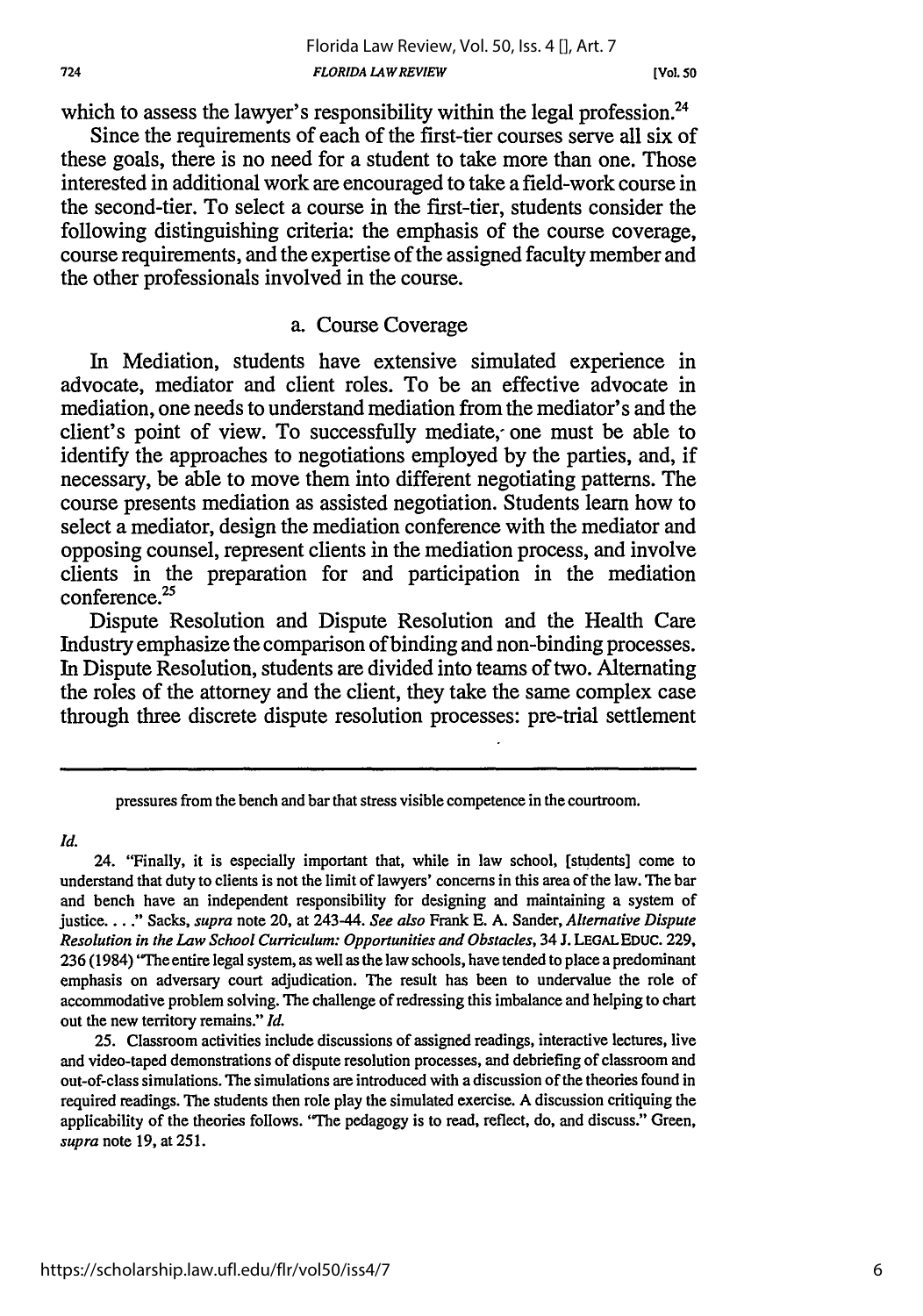conference, mediation conference and arbitration hearing. The students use outside professionals as the neutrals and work with practicing accountants and financial advisors as their expert witnesses. These three processes, which take place outside of the classroom, are observed by the professor and the students are immediately debriefed by the professor and the neutral. Dispute Resolution and the Health Care Industry includes classroom and out-of-class simulations of the broad spectrum of dispute resolution processes, with particular attention to their current and potential use in the health care industry.<sup>26</sup>

### b. Course Requirements

In each of the first-tier courses, the evaluation of student work is varied, relying primarily on written work products. In Mediation, students submit two written simulations, videotapes of the student mediating the simulations, Agreements to Mediate signed by the parties role-playing the simulations, Mediation Agreements signed by the parties if settlements are reached, written critiques of the video-taped simulations, and a class presentation of independent research.27 Students in Dispute Resolution, in addition to the final examination, submit documents for participation in three dispute resolution processes: a Pre-Trial Memorandum, a Summary for Mediation and an Arbitration Brief. A research paper, designing or critiquing a dispute resolution system for some aspect of the health care industry, is the basis for evaluating student work in Dispute Resolution and the Health Care Industry.

### c. Expertise of Part-time Faculty

The expertise of the part-time faculty<sup>28</sup> and the other professionals involved in the courses provide students additional bases for selecting firsttier courses. In Dispute Resolution, students have the opportunity to work closely with accountants and financial consultants in preparing for and participating in the mediation and arbitration processes.<sup>29</sup> The processes are

**29.** Financial experts, recruited by part-time faculty member H. Roderic Heard to participate in this course, have come from firms such as Arthur Anderson & Co., A.T. Kearney, The Barrington

1998)

**<sup>26.</sup>** Dispute Resolution and the Health Care Industry was added for students in the Health Law Program. This course is open to J.D. students and LL.M. candidates.

**<sup>27.</sup>** In Mediation, the students also submit written critiques of the weekly class simulations. This is a means of preparing them for writing and critiquing the written simulations which they video-tape. The critiques must reflect an understanding of the processes, the relevancy of the required readings, and the simulation method of pedagogy. Instead of tying grades to the outcomes of the simulated exercises, grades are based on the student's comprehension demonstrated in the written critiques of the exercises and the student's independent research. In Negotiation, a course instituted during the FIPSE Project, substantially the same methodology is used.

<sup>28.</sup> Resumes of the part-time faculty are available for review by students.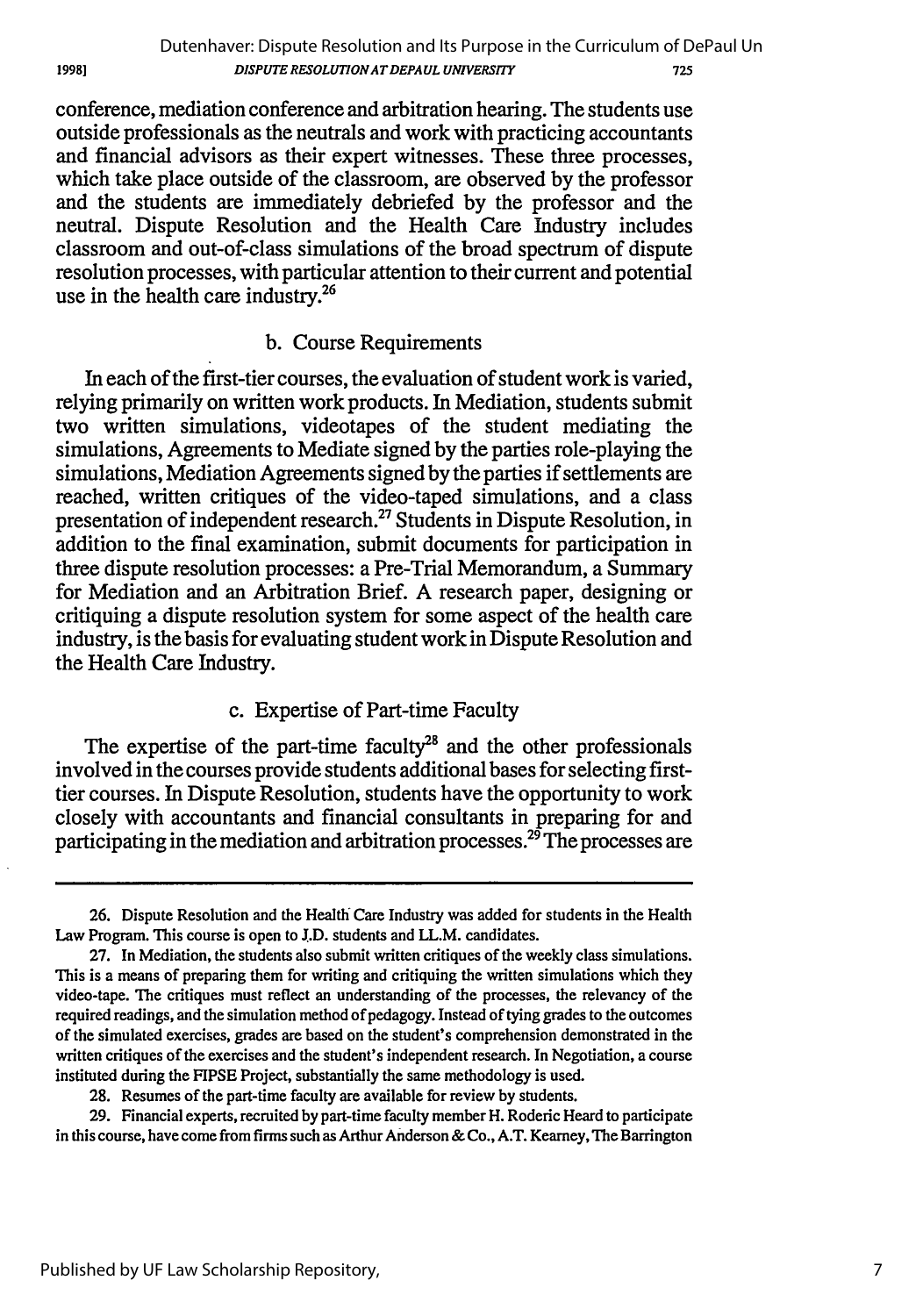https://scholarship.law.ufl.edu/flr/vol50/iss4/7

#### *FLORIDA LAW REVIEW* Florida Law Review, Vol. 50, Iss. 4 [], Art. 7

*[Vol. 50*

then conducted by professional mediators and arbitrators. Mediation classes currently include local judges,<sup>30</sup> a staff mediator from the Seventh Circuit Court of Appeals,<sup>31</sup> and commercial and labor mediators.<sup>32</sup>

### 2. Second-tier Courses

Advanced Mediation is a second-tier course in the curriculum which is designed for students to mediate cases and address legal, professional and ethical issues covered in required readings, and as they arise in the field work.<sup>33</sup> During the first portion of the semester, the students take the training that the Center for Conflict Resolution requires of all of its mediators. Once certified to mediate, each is assigned to observe and then to mediate cases weekly for the balance of the semester. The class meets weekly to discuss assigned readings, debrief the cases they mediated, and present papers.

### *B. Selection and Education of Part-time Faculty*

In 1987, when adjunct faculty were first hired to teach sections of specialized dispute resolution courses, their basic qualifications had to be determined. In the hiring process, I recommended to the deans only those individuals who had successful experience in: 1) binding and non-binding processes, as an advocate and as a neutral; 2) law practice, representing clients in litigation, transactional work and business planning; and 3) law teaching or dispute resolution training. An additional requirement for selection was the demonstrated ability to make some unique contribution from their own particular work that illustrates how litigation and other dispute resolution processes can be integrated to accomplish a client's goals.34 Fortunately, we were able to find many skilled mediators who not

Consulting Group, Petersen Consulting, and PricewaterhouseCoopers. These experts meet with the students and plan the strategy of the case, prepare demonstrative evidence, make presentations in the mediation conferences, and testify in the arbitration hearings.

<sup>30.</sup> After a case has been mediated in a prior class session in Nancy C. Pascucci's mediation class, two students are selected to make final arguments in the same case before a judge of the Domestic Relations Division of the Circuit Court of Cook County. After the judge gives the ruling, the students stay in the courtroom for a discussion with the instructor and the judge, comparing the processes and outcomes achieved through mediation and litigation.

<sup>31.</sup> In Ann C. Petersen's mediation class, a staff mediator takes the students through the mediation program of the Seventh Circuit Court of Appeals, examining the selection of a ease for mediation, the mediator's preparation, the mediation process, and the final disposition in court.

<sup>32.</sup> In Thomas F. Gibbon's mediation class, a comparison of the commercial and labor mediation processes is the focus of presentations by professionals from both fields.

<sup>33.</sup> The Mediation Clinic, added during the FIPSE Project, is also a second-tier field-work course.

<sup>34.</sup> *See supra* note 21 and accompanying text.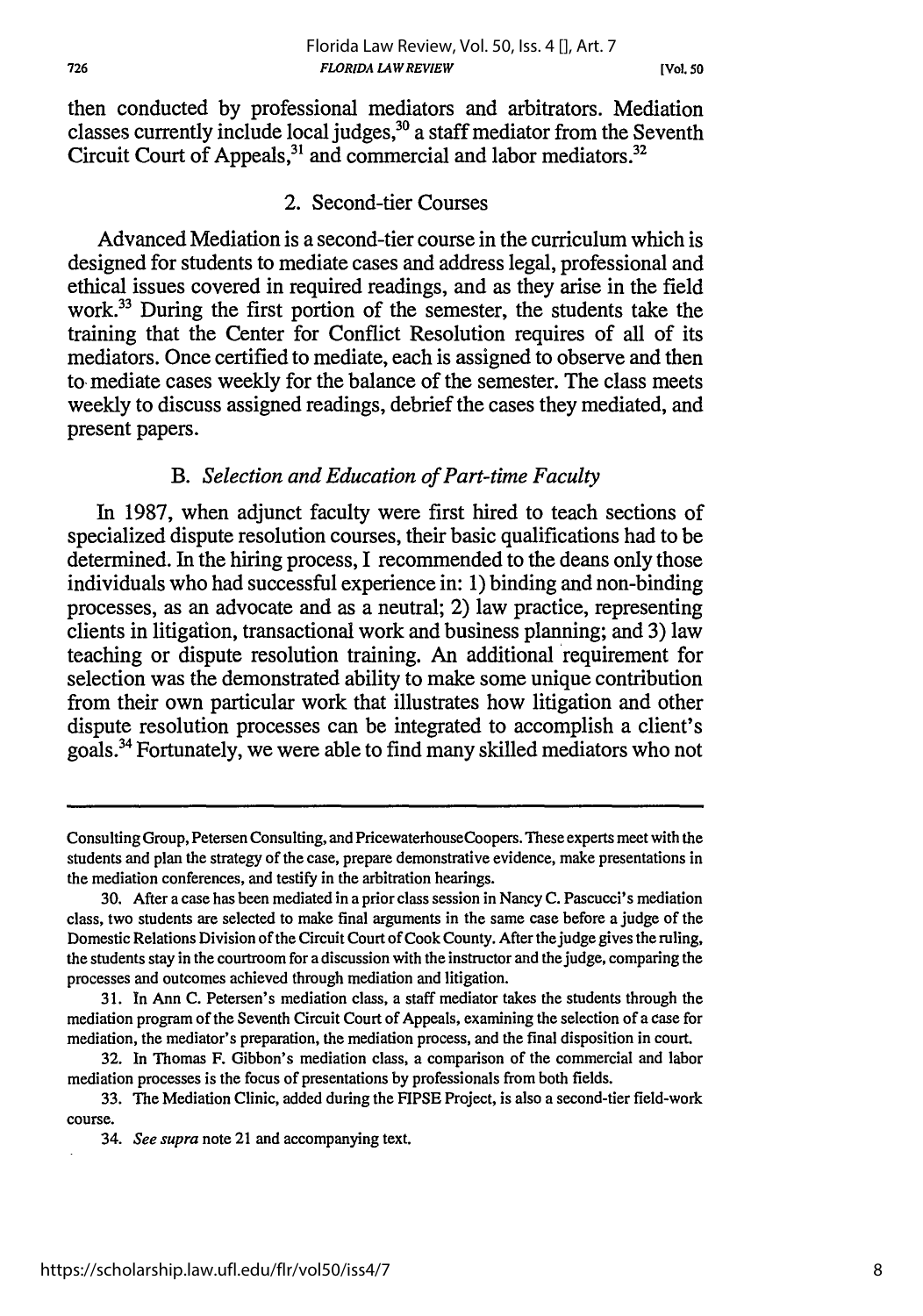19981

#### **DISPUTE RESOLUTION AT DEPAUL UNIVERSITY**

only met these criteria and were interested in teaching, but who also understood that the constantly changing needs of students and the curriculum in this rapidly developing field would require supervision. However, they tended to lack knowledge of how teaching dispute resolution courses differs from teaching other law courses; how teaching dispute resolution in a law school differs from conducting dispute resolution training programs; how the specialized dispute resolution courses fit into the broader, more general goals of the law school curriculum; or the unique elements of our law school's administrative structure and the impact on the classroom.<sup>35</sup>

To assist the part-time faculty, the deans<sup>36</sup> gave budgetary approval for each to team teach their assigned course with me prior to teaching a class alone. I assisted the part-time faculty by reviewing their syllabi, classroom experiences, teaching methodology and student evaluations and by team teaching again if the need arose.

### **III.** FIPSE PRoJECT AcTivrrIEs

As a result of our FIPSE activities, we increased our course offerings to a level which could provide dispute resolution instruction to all students. We integrated dispute resolution materials into some standard courses, and we substantially increased the number of faculty involved in dispute resolution.

### *A. Increase in Dispute Resolution Courses*

In light of our first goal, to provide dispute resolution instruction to every student in one of our first-tier specialized courses, we added Negotiation, increasing to four the number of first-tier courses.<sup>37</sup> We

<sup>35.</sup> For example, one of the bases for challenging a grade under the university's Grade Challenge Procedures is that the instructor did not comply with the requirement that the basis for evaluating student work in the course be presented to students in the written syllabus on the first day of the class.

<sup>36.</sup> During this period, there have been three deans-Dean John C. Roberts from 1986-1996, Acting Dean Mark C. Weber, 1996-1997 and Dean Teree E. Foster, 1997 to present-and two Associate Deans, Bruce Ottley and Mark Weber. Their support of the dispute resolution program and the author while developing and overseeing the activities of the program has been essential. Of particular significance was their willingness to invest resources in the training of the part-time faculty.

<sup>37.</sup> Negotiation was added in the 1997-98 academic year. There had been a negotiation course prior to this time, entitled Interviewing, Counseling, and Negotiation, which was designed and taught by the late Professor Norbert Jacker. The faculty approved the new negotiation course, which replaced the interviewing and counseling portions of the prior course with a dispute resolution component to cover the six goals of the first-tier courses. This new course provided indepth experience with the multiple theories of negotiation used in dispute settlement, dispute prevention, business planning, and consensus building.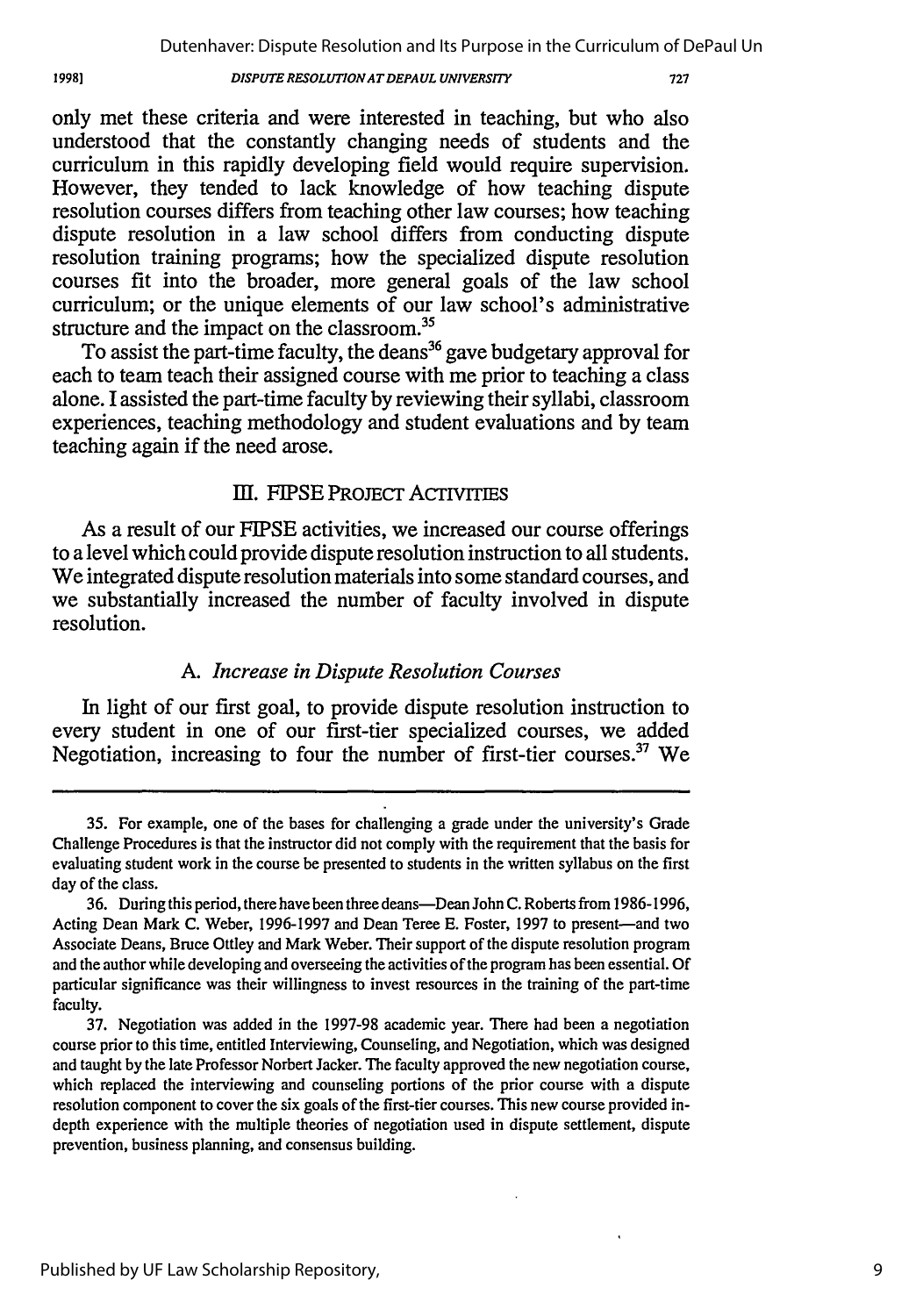**[Vol. so**

recruited two additional part-time faculty, increasing the number from four to six.38 We raised the enrollment limit in three of our first-tier course from twenty to twenty-four, removed the enrollment limit in the fourth, and increased the number of sections offered. We now have the capacity to offer enough sections so that every student has the opportunity to enroll in one first-tier specialized dispute resolution course prior to graduation.<sup>39</sup>

During the FIPSE Project, we also added a Mediation Clinic in the second-tier, increasing the number of full-time faculty teaching the specialized courses from one to two.<sup>40</sup> As the Mediation Clinic and Advanced Mediation have evolved, there is some overlap. The format of the courses, the teaching methodology, and the training and field work administered by the Center for Conflict Resolution are the same.<sup>41</sup> Both require class presentations and research papers. The basic difference is that in Advanced Mediation, the students also observe the interplay of mediation and litigation in domestic relations cases.42 The Mediation Clinic has been developed to give students experience designing processes for cases referred by the Student Affairs Division of DePaul University<sup>43</sup> and studying the design of dispute resolution systems through their exposure to the Interfaith Mediation Project of the College of Law's Center for Church/State Studies.<sup>44</sup> Whether to continue both courses in the

40. Professor Bressler teaches Mediation Clinic in the second tier and Mediation in the first tier. Professor Dutenhaver teaches each of the six specialized courses on a rotating basis, revising each course as needed and coordinating the activities of the part-time faculty.

41. Cases are referred to CCR from misdemeanor courtrooms of the Circuit Court of Cook County, government agencies, and private non-profit organizations.

42. Corinne M. Levitz, a board member, mediator, and trainer for CCR coordinates all of the activities of the students with that center. She is also a Mediator for the Marriage & Family Counseling Service of the Domestic Relations Division of the Circuit Court of Cook County. She has arranged for the students to follow cases from the first court appearance, in which the judge assigns it to mediation, through each of the mediation sessions conducted by a mediator from the court panel, and in the courtroom for the disposition of the case.

43. These cases have involved roommate disputes, disputes between students and the organizations of which they are members and officers, and disputes between students and a variety of other persons within the university.

44. The Interfaith Mediation Project was established in 1990 as a service project of the Center for Church/State Studies to mediate cases in which divorcing parents were at an impasse as to the religious membership and experiences of their minor children. The requirement of the program is that each parent brings a clergy member to the mediation to act as an advisor. They can bring their own clergy or select one from a panel of clergy who have been recruited by Craig Mousin, Director of the Center for Church/State Studies and Co-Founder of the Interfaith Mediation Project. The

<sup>38.</sup> The six faculty members were: Thomas F. Gibbons, H. Roderic Heard, Corinne M. Levitz, Nancy C. Pascucci, Ann C. Petersen, and Susan L.Walker.

<sup>39.</sup> Since the enrollment in three ofthese courses is limited, multiple sections must be offered each semester to accomplish such availability. However, the necessary budget allocation to sustain this level of course offerings must be reviewed each semester, and thus, we can hope to achieve our goal each year, but we cannot guarantee it.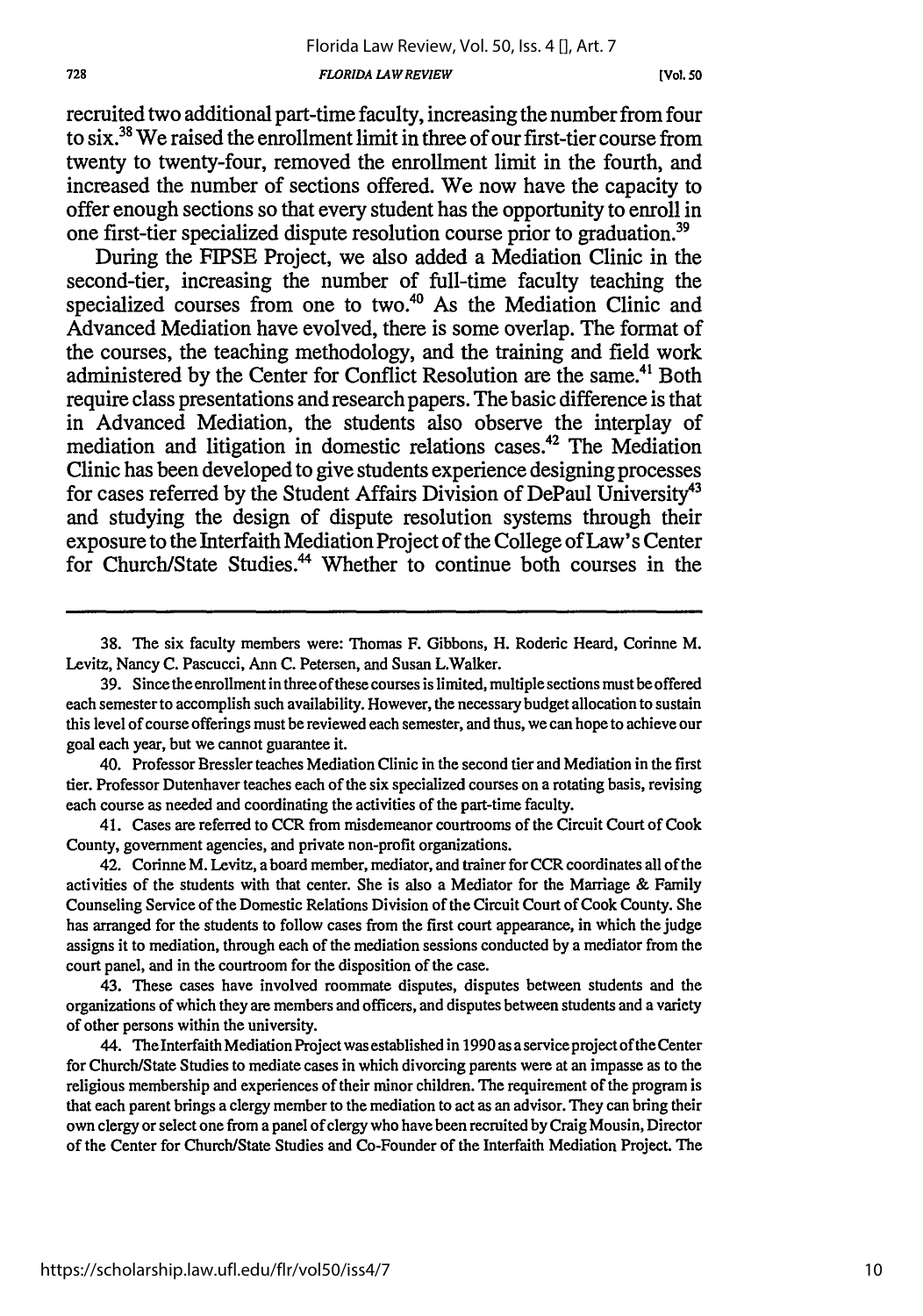1998]

*DISPUTE RESOLUTIONATDEPAUL UNIVERSITY*

729

second-tier, or to consolidate them, is an open question.<sup>45</sup>

### *B. Education of Full-time Faculty*

Although we decided to provide dispute resolution instruction to every student through our first-tier specialized courses, relying primarily on parttime faculty to do so, we also decided that students would benefit from integration of dispute resolution into the standard courses of full-time faculty members. Finding the greatest barrier to integrating dispute resolution into existing courses was the faculty's lack of knowledge about dispute resolution and its pedagogy, it quickly became clear that we should offer educational opportunities to our full-time professors. We did so, and also offered to assist those who wished to integrate dispute resolution into their advanced or required courses.

Developing a plan for the education of the full-time faculty began with an evaluation of the assistance that had been given to the part-time faculty. This provided insights and encouragement. Comparing the needs of the full-time and part-time faculty, one sees opposite sides of the coin. Many of the full-time faculty lacked the knowledge and experience possessed by the adjuncts, such as substantive knowledge of dispute resolution, experience as neutrals and advocates in binding and non-binding dispute resolution processes, and extensive experience in the practice of law.46 However, the full-time faculty possessed knowledge that the part-time faculty lacked: an understanding of the total legal educational needs of the students, an understanding of the curriculum design of the law school, and an awareness of the particular rules and regulations of the college and how they impact the classroom.

What part-time and full-time faculty have in common is the need to experience education through simulation methodology and guidance and experience in how to employ it in their own teaching. The part-time faculty come with experience teaching through simulations; however, it is from training programs and not legal education, so it must be substantially revised for a law school classroom. Through their team-teaching experience, the part-time faculty were able to observe the simulation

clergy on the panel have been trained in mediation theory and process **by** the author, who is cofounder and one of the mediators for the project. Cases are referred by clergy, judges, attorneys and former clients of the Interfaith Family Mediation Project.

<sup>45.</sup> Our need to evaluate whether to continue to offer both courses or to combine the case load into one course illustrates the importance of seeing the dispute resolution program as fluid, constantly in need of oversight and review. This is also an example of the advantage of having an increased number of faculty truly knowledgeable about dispute resolution to deliberate any changes that are made.

<sup>46.</sup> See supra text accompanying note 34 (describing the requirements for selection as parttime faculty).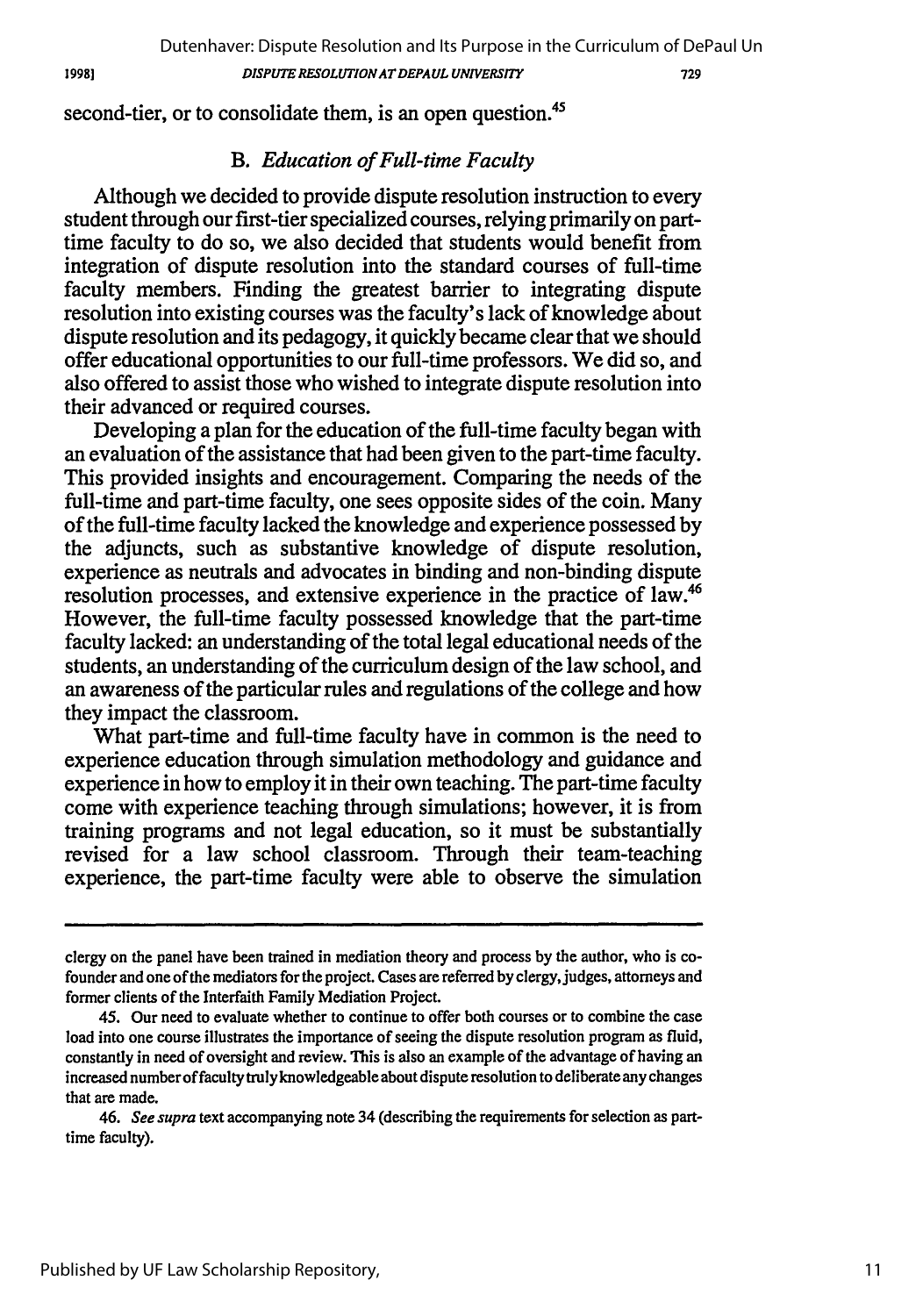methodology as applied in legal education and conduct the same with supervision.

The most effective educational activities offered to the full-time faculty were participation with the students in the mediation class and preparation of simulations for publication. In Mediation, they participated in all of the classroom activities. They acquired knowledge of the field of dispute resolution, experienced the simulation teaching methodology, and created, mediated and critiqued their own simulations.<sup>47</sup> Upon successful completion of the course, in lieu of a grade, they were offered a certificate from The DePaul Dispute Resolution Center. The full-time faculty who participated in the mediation class either completed or are still working on dispute resolution materials for integration into their courses.

The simulations that have been published<sup>48</sup> built on those prepared for the Mediation class. The Adapting Project Director reviewed the written simulations, viewed the videotape of each author mediating the dispute, and reviewed their written critiques of their performance as mediators. Then, as each faculty member prepared the simulation for publication, the Adapting Project Director reviewed multiple drafts with them.

### *C. Benefits of the FIPSE Project*

In addition to the availability of first-tier specialized dispute resolution courses for all students and the integration of dispute resolution into some first year and advanced courses, many non-classroom benefits have resulted. All of these non-classroom benefits are directly or indirectly traceable to the FIPSE Project or to the awareness of dispute resolution that the project helped generate within the faculty. For example, a sizeable number of full-time faculty now can debate the appropriate place of dispute resolution within the curriculum instead of relying on the recommendation of just one professor.<sup>49</sup> This increased number of full-time faculty, knowledgeable in dispute resolution, has improved the counseling of students in the selection of these courses and has substantially reduced the risk that dispute resolution would disappear from the curriculum if the Adapting Project Director were no longer involved in it.

<sup>47.</sup> *See supra* notes 25,27 (describing the requirements of the Mediation course).

<sup>48.</sup> *See supra* note 12.

<sup>49.</sup> One of the most important benefits from the **FIPSE** Project is the increased number of faculty who understand dispute resolution. Although the curriculum committee and the faculty have always approved each newly-proposed dispute resolution course, curriculum decisions are best made and implemented when numerous faculty members understand the subject matter of the courses and their place in the overall learning experience of the students. Although the author still takes the lead in introducing new curricular developments, recruits, prepares, and reviews part-time faculty, and makes recommendations for the overall program to the dean and the faculty, the quality of this work is greatly enhanced through discussions with other informed and interested colleagues.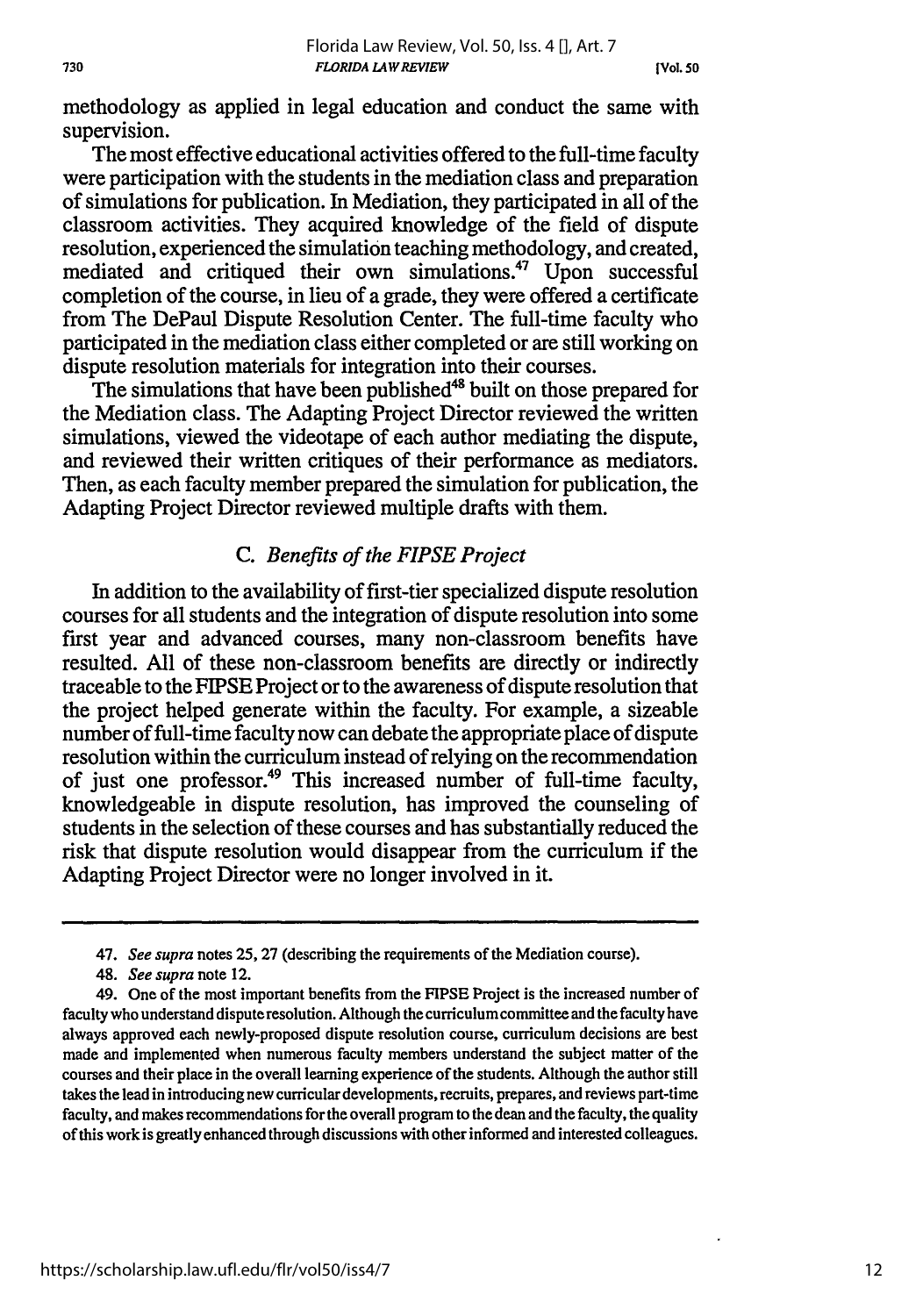19981

#### *DISPUTERESOLUTIONATDEPAUL UNIVERSITY*

731

Since the project began, the deans have turned to mediation or to mediative approaches to address certain problems in the life of the law school. Also, when the Adapting Project Director was asked by the Director of the Office of Continuing and Professional Education of DePaul University to create a center to offer dispute resolution courses to alumni, The Dispute Resolution Center of DePaul University was established.<sup>50</sup> Recently, the President of DePaul University, John P. Minogue, C.M., has requested the creation of ajoint program by The Dispute Resolution Center and the University Center for Values, to offer mediation education to all managers, directors and supervisors in the university.<sup>51</sup> Other administrators in the university also have asked if this education can be made available to students and faculty. As described by Leonard Riskin, dispute resolution is "in the air." $52$ 

### *D. How Participation in the FIPSE Project Helped*

The exposure to dispute resolution of our deans and faculty through the FIPSE Project has enabled DePaul to make these improvements in its dispute resolution program. Each of Leonard Riskin's visits to DePaul included meetings with the deans and with interested faculty. He described the experience of the Missouri Plan and the experiences of the other schools in the FIPSE Project. He explored possibilities, answered questions and raised issues to stimulate thought. He cautioned about potential problems and directed attention to realistic limitations. He stressed the importance of this project, the attention it would likely get, and the importance of the dean's support.<sup>53</sup> All of this gave substantial

<sup>50.</sup> The DePaul Dispute Resolution Center offers open enrollment dispute resolution courses for university alumni and non-alumni, managers and lawyers, and customized on-site training programs for corporations, governmental agencies, and non-profit organizations.

**<sup>51.</sup>** The purpose is to identify and resolve conflicts in a manner consistent with the university's Vincentian concern for the dignity of the individual person, to develop a cadre of trained personnel to mediate disputes arising from today's large, complex, and diverse work environment, to provide mediation as a preferred alternative to arbitration or traditional litigation, and to equip individual managers with mediative skills they can apply on the job to prevent the escalation of employment situations into formalized disputes.

<sup>52.</sup> *See* Leonard L. Riskin, *Disseminating the Missouri Plan to Integrate Dispute Resolution into Standard Law School Courses, 50* FLA. L. REV. 589, 606 (1998).

*<sup>53.</sup> See id.* at 609; *see also* Ronald M. Pipkin, *Teaching Dispute Resolution in the First Year of Law School: An Evaluation of the Program at the University of Missouri-Columbia, 50* FLA. L. REV. 609 (1998).

<sup>[</sup>S]uccess in this particular dissemination experiment [is attributable] to **...** good mentoring—important were both Professor Riskin's visits at the adapting schools, which bolstered the authority of local directors and provided external expertise on how to recruit faculty to the effort, and the two meetings of adapting school project directors where ideas and experiences were shared ....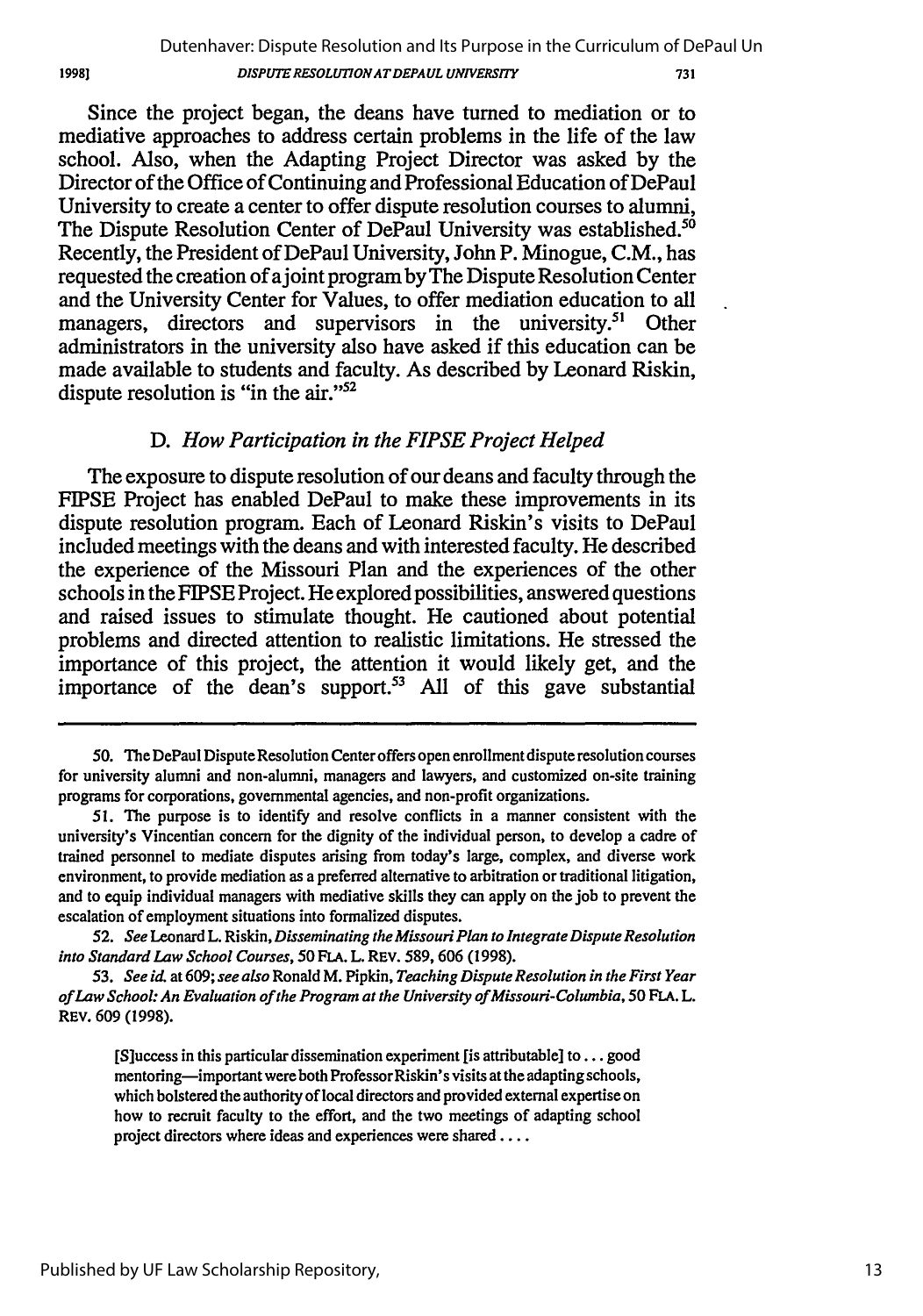**[Vol. so**

encouragement to deans and faculty to move forward with dispute resolution.

Riskin's invitation to faculty to prepare simulations for publication in the new teachers' manual of his book provided a concrete vehicle for participation in dispute resolution. Through this process, these faculty had in-depth exposure to dispute resolution, its purpose in the curriculum, its pedagogy, and the potential effect on students. This also gave the Adapting Project Director a meaningful project through which to assist these faculty in their education.

The two meetings of the FIPSE Project held in Columbia, with the representatives from the other law schools, were also very helpful. One of the associate deans from DePaul attended each of these meetings with the Adapting Project Director.<sup>54</sup> The deans had been supportive of the efforts of the Adapting Project Director in developing the dispute resolution program, particularly the selection and education of part-time faculty. Once they attended the meetings in Columbia, the deans took a more active role in the planning of our dispute resolution program. Dean Bruce Ottley's suggestion to revive the course in negotiations was approved by the faculty. The addition of this course to our first tier was one of the reasons we were able to accomplish the goal of offering dispute resolution instruction to every student. With the increased exposure to the teaching needs of the Dispute Resolution course, the deans have continued to staff this course with two instructors.<sup>55</sup> Based on their new understanding of the need to offer educational opportunities to full-time faculty, they approved extending faculty an invitation to participate in the mediation class. Also, it has been this increased understanding of mediation by the deans that has led them to try mediation approaches to problems that have arisen within the law school. When the university requested that our dispute resolution courses be made available to alumni, the deans assisted in working out the necessary details and The DePaul Dispute Resolution Center was established.

Although Riskin generously says that several of the adapting schools were ready to move ahead without the support of the grant,<sup>56</sup> it is clear that

Ronald M. Pipkin, The Missouri Dispute Resolution Teaching Project and its Dissemination: Evaluation and Comments 9 (Mar. 27, 1998) (on file with the Center for the Study Resolution, University of Missouri-Columbia School of Law).

<sup>54.</sup> The Associate Dean during the first year of the FIPSE Project was Mark Weber. During the second year of the project, Mark Weber was Acting Dean and Bruce Ottley was Associate Dean.

<sup>55.</sup> This course is team-taught because of the out-of-class time commitments required to observe and debrief each of the three processes for six groups of students. Approximately two hours is set aside for each pre-trial settlement conferences, and four to five hours is needed for each of the mediation conferences and arbitration hearings.

<sup>56.</sup> *See* Riskin, *supra* note 52, at 598.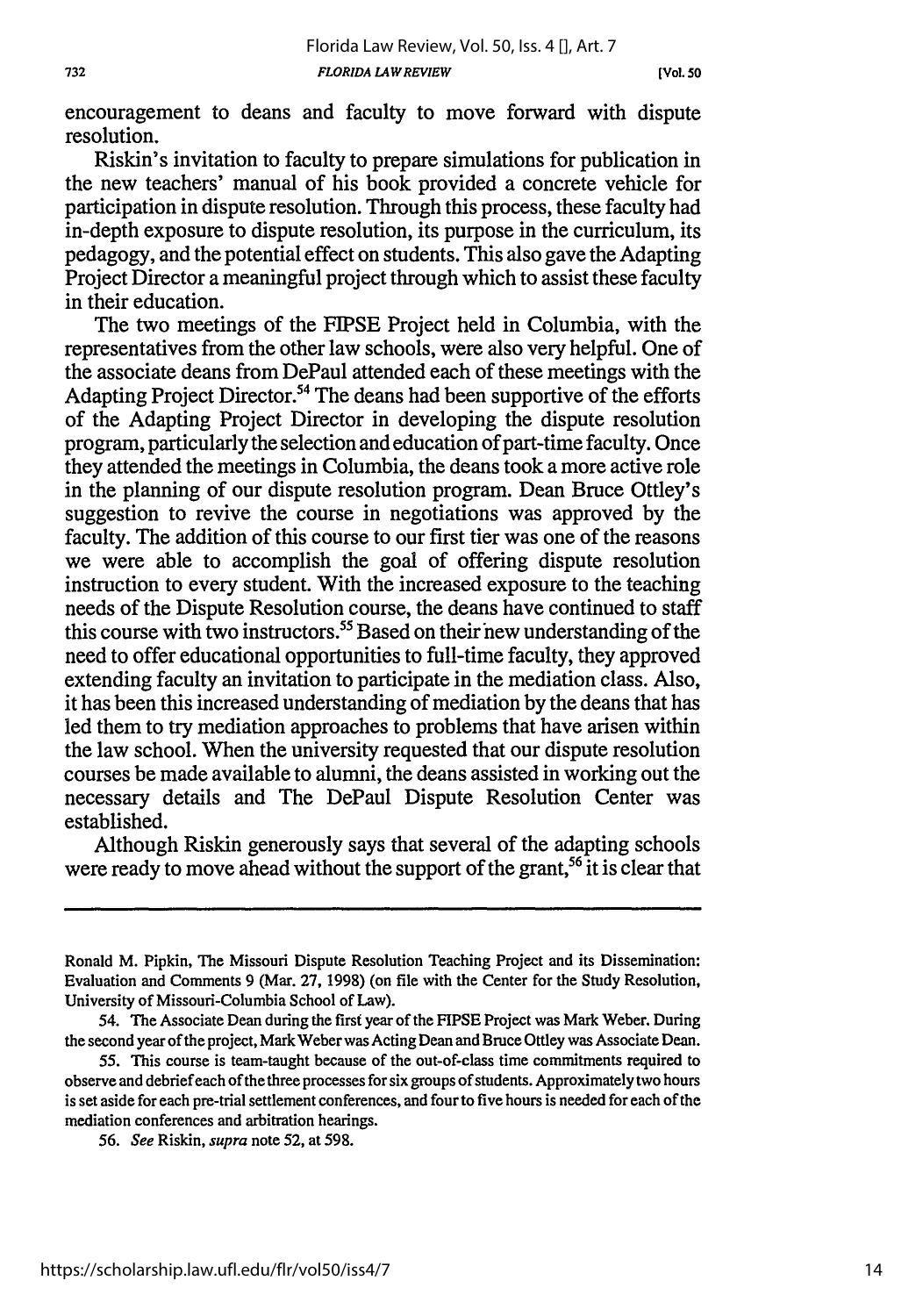#### *DISPUTE RESOLUTIONATDEPAUL UNIVERSITY*

733

the mentoring he gave to the Adapting Project Directors, certainly at DePaul, was crucial. Providing for the exchange of ideas during the meetings in Columbia, the telephone conferences between those meetings, the structure of writing strategic plans for his review and comment, and the campus visits with the agenda designed by the Adapting Project Director, were all instrumental in the overall successes the adapting schools enjoyed.<sup>57</sup>

### IV. THE FUTURE

Two basic policies should be addressed in order to decide the future direction of dispute resolution course offerings at DePaul. The first is whether to continue the current policy of offering dispute resolution instruction to all students, design a sequence of course offerings for those with particular interest, or do both. The second is whether to increase the number of full-time faculty members teaching specialized dispute resolution courses and reduce the number of part-time faculty.

If the first policy were continued, it could be enhanced by several means. First, dispute resolution could be integrated into all first-year courses, by adapting the Missouri Plan, or the law school could offer a separate dispute resolution course as part of the first-year curriculum.<sup>58</sup> The law school can encourage more faculty to integrate a dispute resolution segment into their upper-level and their individual first-year courses. Faculty can offer upper-level courses in which dispute resolution is more fully integrated.<sup>59</sup> Finally, the law school could establish more extern placements in dispute resolution.

If the decision were made to change the priorities to a sequence of dispute resolution courses for a smaller group of students, the issue of whether to award a certificate for this work would also need to be addressed. $60$  To do this we should debate the value to the students of

60. It also would suggest the redesign of the four existing first-tier courses. The law schools at the Ohio State University and the University of Washington have created certificate programs. *See* Sarah Rudolph Cole et al., *Sustaining Incremental Expansion: Ohio State's Experience in Developing the Dispute Resolution Curriculum, 50* **FLA.** L. **REV.** 667,669 (1998); Lea B. Vaughn, *Integrating Alternative Dispute Resolution into the Curriculum at the University of Washington School of Law: A Report and Reflections, 50* **FLA.** L. **REV.** 679, 685 (1998).

19981

*<sup>57.</sup> See id.* at 598-600.

**<sup>58.</sup>** A decision to add a separate dispute resolution course to the first year, as well as the integration of dispute resolution into all first-year courses, should not be made without a comprehensive evaluation of the entire first-year curriculum.

<sup>59.</sup> This could be done in a course such as Remedies with an approach to cases and their resolution that includes both an analysis of the legal rights and the business or family interests involved. In a course such as Legal Profession, alternative dispute resolution might be integrated **by** focusing on the fiduciary relationship with the client in all of the dispute resolution processes.